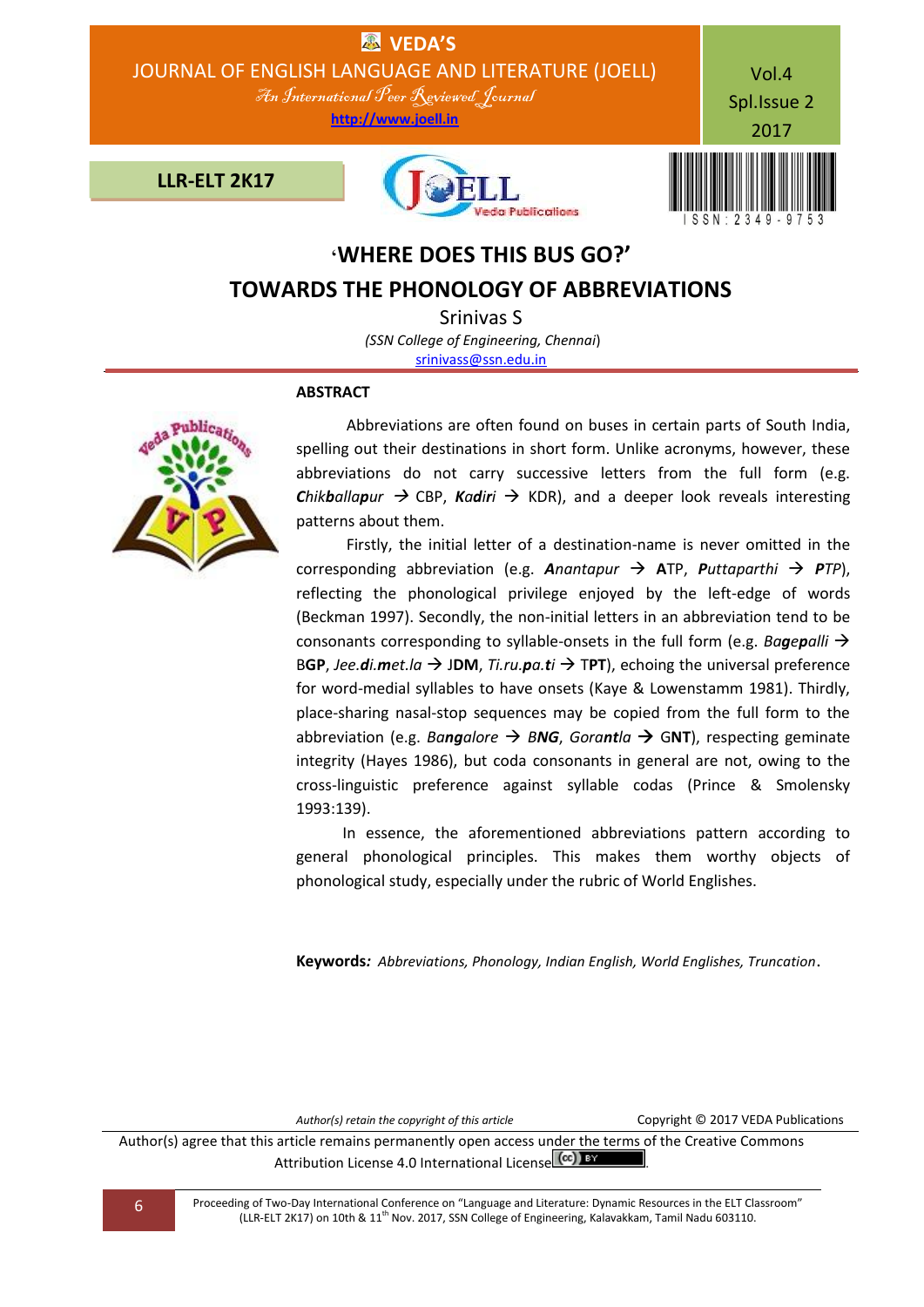## **INTRODUCTION**

Travelling on South Indian buses which do not have functioning air-conditioners may not be anyone's idea of a good time. Surprisingly, however, it does open one's eyes to the odd intellectual puzzle; like the abbreviations found on buses in Andhra Pradhesh, Telengana and Karnataka. Each of those abbreviations spells out the name of the depot to which a bus belongs; which also happens, typically, to be its source or destination.

The abbreviations are curious in that they are formed by taking discontinuous elements from the full base words (e.g. *Puttaparthi* → PPT, *Kakinada*  $\rightarrow$  KKD, *Vakadu*  $\rightarrow$  VKD, and *Medak*  $\rightarrow$  MDK). The choice of elements itself is not random, however. For example, the abbreviations always retain edgeelements, especially those at the left-edge, from the base (section 1); invariably preserve syllable-onsets but preserve -codas only occasionally (section 2); and, sometimes, reproduce connected phonological entities, like geminates or nasal-stop sequences which share place of articulation (section 3).

All of this becomes predictable when the abbreviations are viewed through phonological lenses (section 4). Moreover, at a time when 'Indian English' is gaining traction among linguists and teachers alike (Agnihotri & Singh 2013) in the map of World Englishes, such abbreviations, coined as they are by users of Indian English, become legitimate objects of linguistic study.

## **1. EDGE MATTERS**

The idea of a 'word' is shared by the speakers of most, if not all, human languages. The edges of words are particularly important to the idea because without them speech or writing would sound or seem like one continuous stream of static or nebula. Phonologically speaking, edges of words can license more sounds than the other positions (Clements 1990). Stress or accent is also frequently oriented towards the edges of words in languages (Hayes 1995). The abbreviations studied in this paper also reflect the phonologically privileged status of word-edges.

Of the 193 base-abbreviation pairs in my list, the first letter of the base form is not omitted even in

one abbreviation.<sup>1</sup> Additionally, many abbreviations also retain the final letter of the corresponding base form, as seen below.

| (1) | Base-abbreviation pairs |   |            |             |
|-----|-------------------------|---|------------|-------------|
| a.  | <b>A</b> champet        |   | >          | <b>ACPT</b> |
| b.  | <b>Dharmavaram</b>      |   | $\, > \,$  | <b>DVRM</b> |
| c.  | Guntakal                |   | $\geq$     | GKL         |
| d.  | <b>Hakeempet</b>        |   | >          | <b>HPT</b>  |
| e.  | Machilipatnam           | > | <b>MTM</b> |             |
| f.  | Narayanakhed            |   | >          | <b>NKD</b>  |
| h.  | Tandur                  | > | <b>TDR</b> |             |
| i.  | Vizianagaram            |   | $\geq$     | <b>VZM</b>  |
| j.  | Warangal                |   | >          | WL          |
|     |                         |   |            |             |

If the two edges of a base word are deemed to 'anchor' it, retaining the elements at those edges while abbreviating in represents a straightforward way to establish correspondence between the base and the abbreviation. As to why left-edge elements are always retained in the abbreviation, while rightedge elements are not, a preliminary response could be that, when a word is truncated in Indian English, there is greater pressure to keep the left-edge intact. This response is supported by the fact that hypocoristic names in India typically retain the leftward syllables from the full names from which they are derived. $2$ 

(2) Indian hypocoristic names

| a. | Aditya      | > | Adi  | (*Ditya)               |  |
|----|-------------|---|------|------------------------|--|
| b. | Krithika    | > |      | Krithi/Kirthi (*Thika) |  |
| c. | Padmaja     | > |      | Padma (*Maja)          |  |
| d. | Saroja      | > | Saro | (*Roja)                |  |
| e. | Ranganathan |   | >    | Rangan (*Nathan)       |  |
| f. | Venkatesan  |   | >    | Venkat (*Tesan)        |  |
|    |             |   |      |                        |  |

More generally, in typical English abbreviations, the first letter of the content words abbreviated is retained, and the abbreviations discussed in this paper conform to that pattern as well.

7 Proceeding of Two-Day International Conference on "Language and Literature: Dynamic Resources in the ELT Classroom" (LLR-ELT 2K17) on 10th & 11<sup>th</sup> Nov. 2017, SSN College of Engineering, Kalavakkam, Tamil Nadu 603110.

 $\overline{a}$ 

 $<sup>1</sup>$  The data for this paper have been taken from the APSRTC</sup> and TSRTC websites, their URL mentioned along with the other references.

 $2$  This may be contrasted with certain Christian names whose hypocoristic forms may retain the left-edge (e.g. David > Dave), the right-edge (Albert > Bert(ie)) or both (e.g. Elizbeth > Beth/Liz(a)).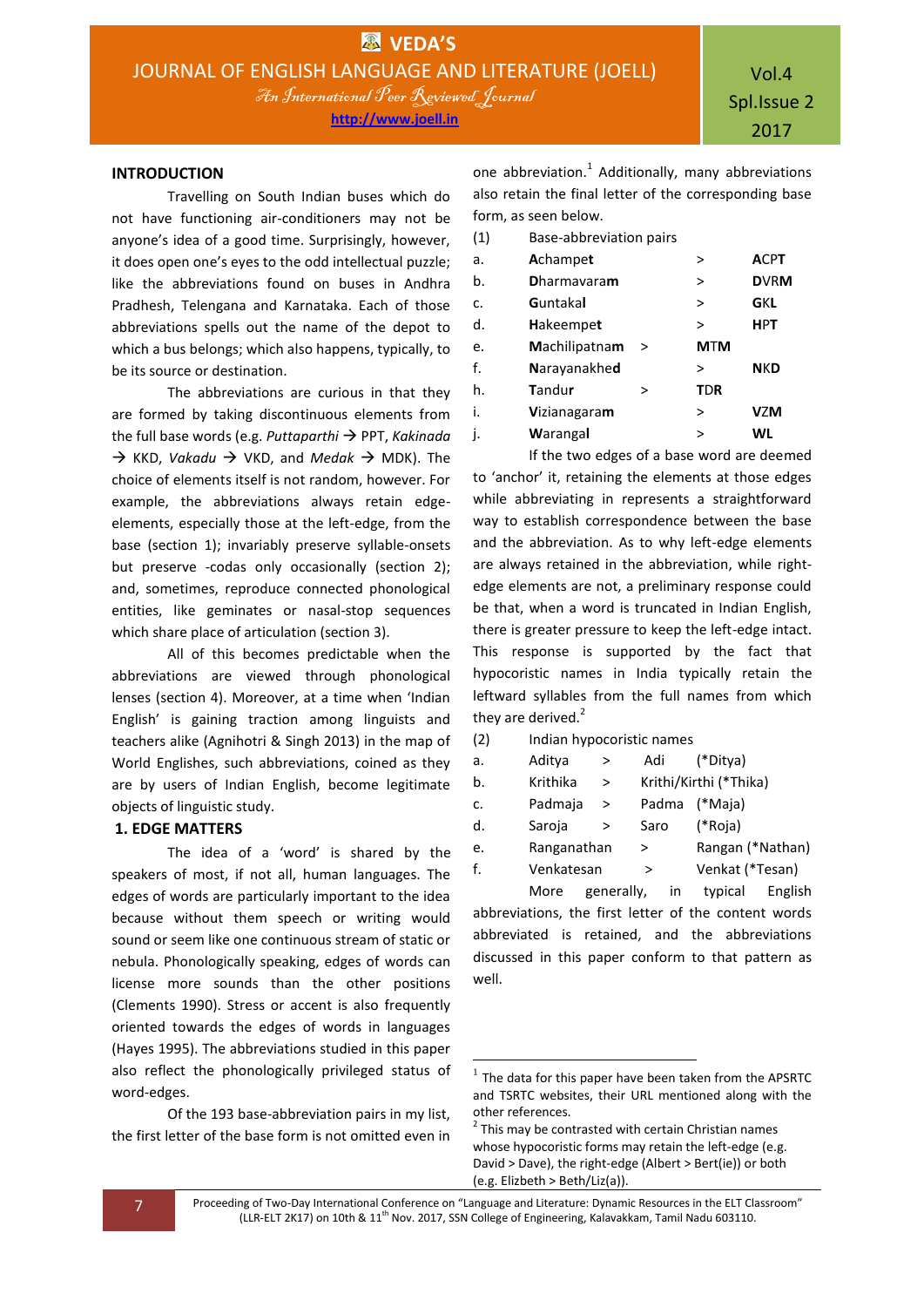**http://www.joell.in**

#### **2. ON-SET**

In many of the world's documented languages, it is necessary for word-medial syllables at least to begin with a consonantal onset (Hooper 1972, Kaye & Lowenstamm 1981, Clements 1990). Revealingly, the abbreviations discussed here abound with consonant letters, and in many cases these letters correspond to the onsets of syllables in the base forms. (Dots indicate syllable boundaries, as per the phonological convention in vogue.)

(3) Onset retention

| a. | A.do.ni              | >      | <b>ADN</b>  |            |
|----|----------------------|--------|-------------|------------|
| b. | A.nan.ta.pur         |        | >           | <b>ATP</b> |
| c. | Gu.di.va.da          |        | $\geq$      | <b>GDV</b> |
| d. | Jee.di.met.la        |        | >           | <b>JDM</b> |
| e. | Ni.za.ma.bad         |        | $\geq$      | <b>NZB</b> |
| f. | Put.ta.par.thi       |        | $\geq$      | <b>PTP</b> |
| g. | Ra.ni.gunj           |        | $\geq$      | <b>RNG</b> |
| h. | Thi.ru.pa.ti         |        | $\geq$      | <b>TPT</b> |
| i. | U.ra.va.kon.da       | >      | <b>URKD</b> |            |
| j. | <b>Vishakapatnam</b> | $\geq$ | VSP         |            |

The point of the data in (3) is not that all onset consonants are copied from the base to the abbreviation; but that all consonants which are copied are onsets. Naturally, the question arises whether the onset consonants copied are picked in a systematic fashion. Any response to that question requires deeper reflection on and analysis of the data, which is beyond the scope of this paper.

What is certain, however, is that the copied consonants are predominantly syllable-onsets and, very rarely, syllable-codas in the base form. In fact, there are only a handful of cases where a standalone (non-final) coda consonant finds its way into the abbreviation (e.g. *Machilipatnam* > M**T**M, *Nar.si.pat.nam* > NSP**T**, *Ka.rim.nagar* > KR**M**R, *Shadnagar* > S**D**NR *Nal.gon.da* > NL**G**).<sup>3</sup> In all other cases, the consonant copied shares place of articulation with a following consonant (see next

section); or its very status as a coda is in doubt;<sup>4</sup> or it is copied along with all the consonants from the base (in which case the reference to the coda position becomes redundant). The general non-copying of coda consonants from the base to the abbreviation may be seen as a particular instance of the Emergence of the Unmarked (McCarthy 1994), because syllables with codas are marked, i.e. they are not preferred, in the phonology of human languages (Prince & Smolensky 1993/2004: 139).

#### **3. LINKED THINGS**

Doubled consonants, a.k.a. geminates, and place-sharing nasal-stop sequences occupy two segments of space, but they often behave like single units. In autosegmental phonology, the apparent 'schizophrenia' of such consonants is explained by linking a single consonantal melody to two timing slots (Levin 1985), or a single place node to two timing slots, in the case of place-sharing nasal-stop sequences.<sup>5</sup> The broad implication is that segments thus linked cannot be separated (Hayes 1986), a point borne out by some of the abbreviations discussed in this paper.

So, while letters corresponding to coda consonants in the base generally do not find a place in the abbreviation, they do get copied sometimes, if the coda consonant is part of a geminate (4), or if it is a nasal consonant (5) sharing place of articulation with a following stop.

(4) Geminates in the abbreviation

| а. | Gid.da.lu.ru       | <b>GDLR</b> |
|----|--------------------|-------------|
| b. | Jam.ma.la.ma.du.gu | JMD         |
| c. | Ya.da.gi.ri.gut.ta | YGT         |

<sup>5</sup> This is a simplification and needs to be worked out in feature-geometric terms (see Padgett 1994 and the references therein).

**.** 

8 Proceeding of Two-Day International Conference on "Language and Literature: Dynamic Resources in the ELT Classroom" (LLR-ELT 2K17) on 10th & 11<sup>th</sup> Nov. 2017, SSN College of Engineering, Kalavakkam, Tamil Nadu 603110.

1

 $3$  'Nagar' means city in many Indian languages and may therefore be considered a separate word in *Karimnagar* and *Shadnagar*. The preservation of 'm' and 'd' in the abbreviations KRMR and SDNR may be reanalysed, therefore, as the retention of the rightedge element in the words *Karim* and *Shad*, without referring to the coda position.

<sup>4</sup> *Bhadrachalam*, *Husnabad* and *Ibrahimpatnam*, for example are abbreviated as B**D**CM, H**S**BD and I**B**P. In each case, the second letter in the abbreviation ('D', 'S' and 'B') represents the first consonant of a rising sonority cluster ([dr], [sn], [br]) in the base, and may, therefore, be treated as being part of a complex syllable onset, rather than as a coda.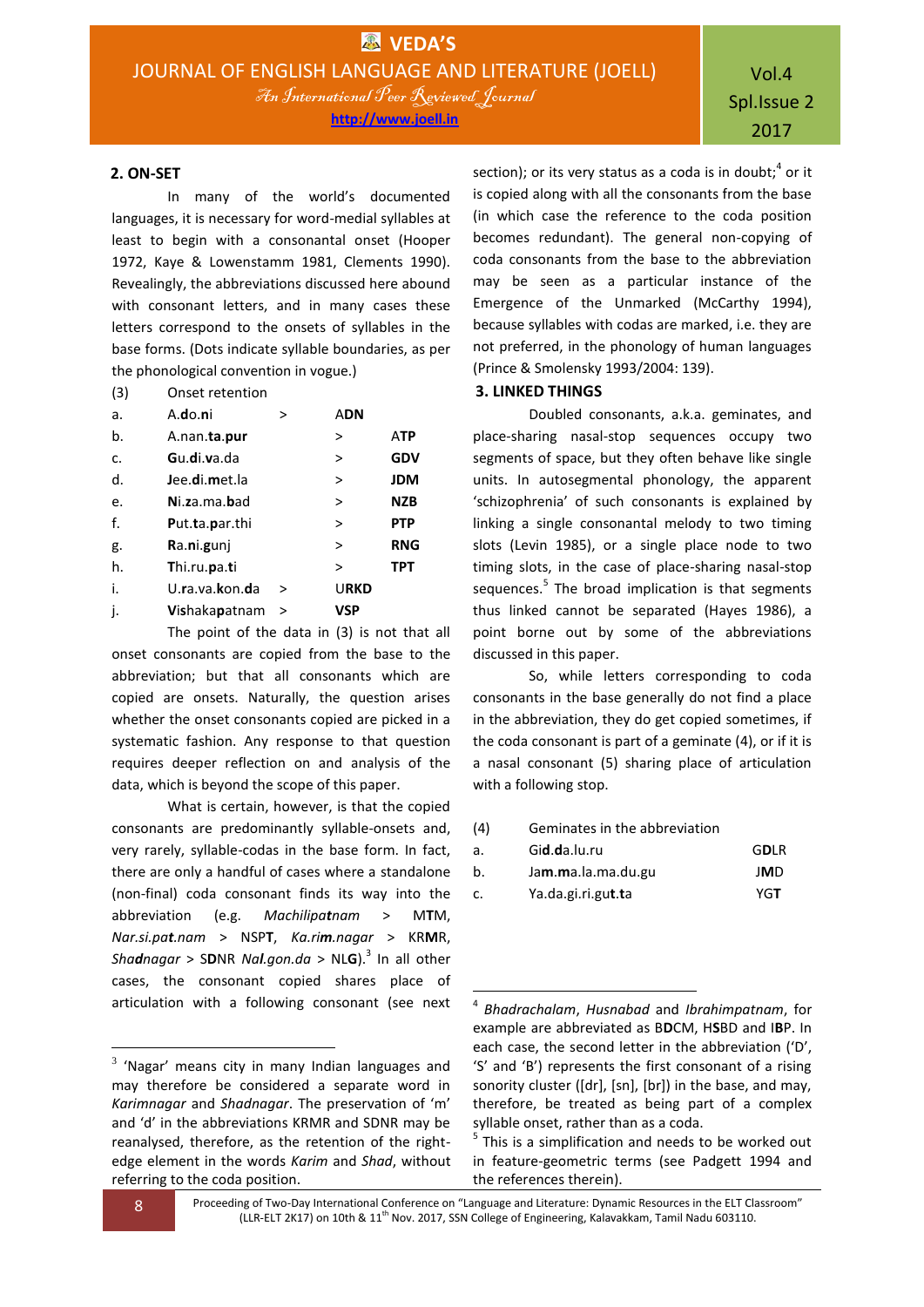**http://www.joell.in**

Vol.4 Spl.Issue 2 2017

#### (5) Nasal-stop clusters in the abbreviation

|    | Base            | Nasal-stop cluster           | Abbrevia |
|----|-----------------|------------------------------|----------|
| a. | Man.ga.la.gi.ri | $[ng]$ – velar place         | MNGL     |
| b. | Man.che.ri.al   | $[nc]$ – palatal place       | MNCL     |
| C. | Gun.tur         | [nt] - alveolar/dental place | GNT      |

While neither geminates nor nasal-stop clusters always get represented in the abbreviations, geminates get represented far more often than nasal-stop clusters do. Since doubled consonants are phonologically single melodies linked to two timing slots, copying one of the letters corresponding to a doubled consonant from a base to its abbreviation is tantamount to copying both. As regards placesharing nasal-stop sequences, however, it is possible to copy either the nasal or the stop, by copying just the timing slot linked to the nasal or the one linked to the stop. It is the stops which usually get copied to the abbreviation, because they are syllable-onsets in the base, whereas the nasals which are syllable codas are ignored—another compelling instance of The Emergence of the Unmarked.

#### **4. DISCUSSION**

The first three sections of this paper have shown that the discussed abbreviations are derived from their base forms in phonologically predictable ways. The retention of edge elements, the inclusion of onsets (and the general exclusion of codas) and the modicum of respect shown to linked elements from the base all conform to well-known phonological principles. This section dwells on a few other interesting aspects of the abbreviations examined above.

It may be seen at first blush that these abbreviations collectively have many more consonants than vowels. This stems from the simple fact that vowels are copied only if they are baseinitial (or, sometimes, -final). Consonants thus form the meat of these abbreviations, a fact reminiscent of the root of Arabic words which are exclusively made up of consonants (McCarthy 1979/1985). The similarity is unsurprising because both roots and abbreviations perform the same function: they act as indices for expanded phonological objects, words or phrases.

*Base Nasal-stop cluster Abbreviation*

Secondly, the letter 'h' is copied to an abbreviation only if it stands alone as a syllable-onset in the base form. In those cases where 'h' follows a consonant, it does not represent any sound – or, to put it in familiar terms, it is 'silent' – and is therefore not copied. This point illustrates that the abbreviations take account of phonology, and not just orthography.

Thirdly, the derivation of the abbreviations seems, in a number of cases, sensitive to the internal structure of the base; specifically, to whether the base is a simple word or a compound. It is arguable that in those bases which end in 'pet(a)', 'pet(a)' itself is treated as a word and is represented by 'PT' in the abbreviation (e.g. Acham**p**e**t** > AC**PT**, Chilkaluri**p**e**t** > C**PT**, Governor**p**e**t** > GV**PT**, Rajam**p**e**t** > R**PT**, Surya**p**e**t** > SR**PT**; Jagayya**p**e**t**a > J**PT** and Sullur**p**e**t**a > S**PT**). The string 'nagar' is similarly treated in some of the bases which end in 'nagar' (see also note 2).

Lastly, no two abbreviations are exactly the same. The avoidance of homonymous abbreviations stems from the decent human need not to mistake one thing for another, just like the avoidance of homophonous words (Ichimura 2006) or even homophonous word-edges (Srinivas & Kudva 2017).

#### **5. CONCLUSION**

Two points emerge from the abbreviations discussed in this paper. The first is that they are robust linguistic objects, as seen from the phonologically predictable way in which they are derived from the base and the similarities they share with other phonological objects, like the Indian hypocoristic names or Arabic roots. The second is that they add to the rich volume of data being accumulated under the banner of 'World Englishes', given that Indian English, whose administrative expressions they are, is finally walking out of its